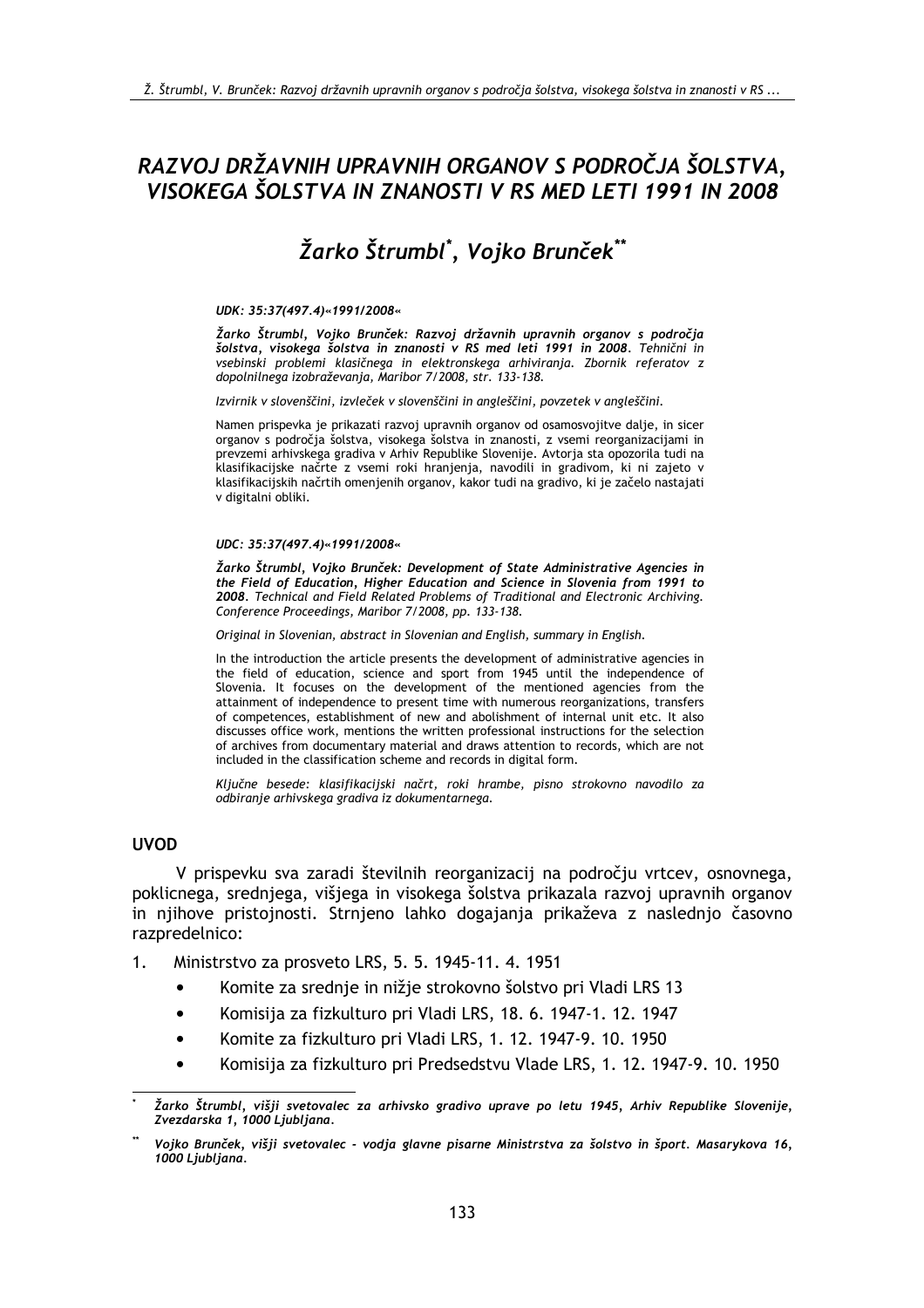- $\overline{2}$ Ministrstvo za znanost in kulturo LRS, 14, 9, 1949-11, 4, 1951
	- Uprava za radiodifuzno službo pri Vladi LRS, 5, 5, 1948-9, 10, 1950
	- Komite za kinematografijo pri Vladi LRS, 2, 8, 1947-1, 12, 1947  $\bullet$
	- Komisija za kinematografijo pri Vladi LRS, 1, 12, 1947-9, 10, 1950
- Svet Vlade LRS za prosveto in kulturo, 11, 4, 1951-30, 1, 1953 3.
- $\mathbf{4}$ . Svet za prosveto in kulturo LRS, 30. 1. 1953-25. 4. 1956
- $5<sub>1</sub>$ Svet za šolstvo LRS, 25. 4. 1956, z delom je pričel 1. 6. 1956
- Sekretariat Sveta za šolstvo LRS 6.
- $7.$ Svet za kulturo in prosveto LRS, 25. 4. 1956, z delom pričel 1. 6. 1956
- 8. Svet za znanost LRS, 26. 11. 1957
- 9. Sekretariat Sveta za kulturo, prosveto ter znanost
- $10.$ Svet LRS za strokovno izobraževanje, 31, 1, 1961
- $11.$ Republiški sekretariat za raziskovalno delo SRS
- $12.$ Raziskovalna skupnost Slovenije
- $13.$ Republiški sekretariat za šolstvo, kulturo in prosveto SRS
- $14<sub>1</sub>$ Izobraževalna skupnost Slovenije SRS
- $15.$ Republiški komite za šolstvo SRS
- $16.$ Raziskovalna skupnost Slovenije
- $17.$ Republiški komite za vzgojo in izobraževanje
- $18.$ Republiški komite za raziskovalno dejavnost
- Republiški komite za vzgojo in izobraževanje ter telesno kulturo  $19.$
- $20.$ Republiški komite za kulturo in znanost

## **RAZVOJ UPRAVNIH ORGANOV**

Po osamosvojitvi države RS leta 1991 sta se z Zakonom o organizaciji in delovnem področju republiške uprave RS<sup>1</sup> oblikovali dve ministrstvi:

- Ministrstvo za šolstvo in šport RS je prevzelo zadeve, ki se nanašajo na predšolsko vzgojo, na osnovno, poklicno, srednie in višie šolsko izobraževanie, na visoko šolstvo ter podiplomski študij, na univerzo, na nadaljevalno izobraževanie (izobraževanie odraslih), na izobraževanie otrok z motniami v razvoju, vzgojo in izobraževanje pripadnikov italijanske in madžarske narodnosti, pripadnikov slovenske narodne skupnosti v zamejstvu ter delavcev na začasnem delu v tujini in njihovih otrok, na športno vzgojo in rekreacijo, na preventivno in korektivno športno dejavnost, na selektivni in vrhunski šport, na športno in šolsko infrastrukturo:
- Ministrstvo za znanost in tehnologijo RS pa je prevzelo zadeve, ki so se nanašale na raziskovalno dejavnost, na tehnološki razvoj, na razvoj in delovanje inovacijske infrastrukture, na informatiko (računalniška izdelava dokumentov, avtentičnost elektronskih podpisov, UN/EDIFACT, informacijsko pravo, zaščita neosebnih podatkov), na zaščito osebnih podatkov ter na inšpekcijsko nadzorstvo v zvezi s tem.

Uradni list RS, št. 27/1991.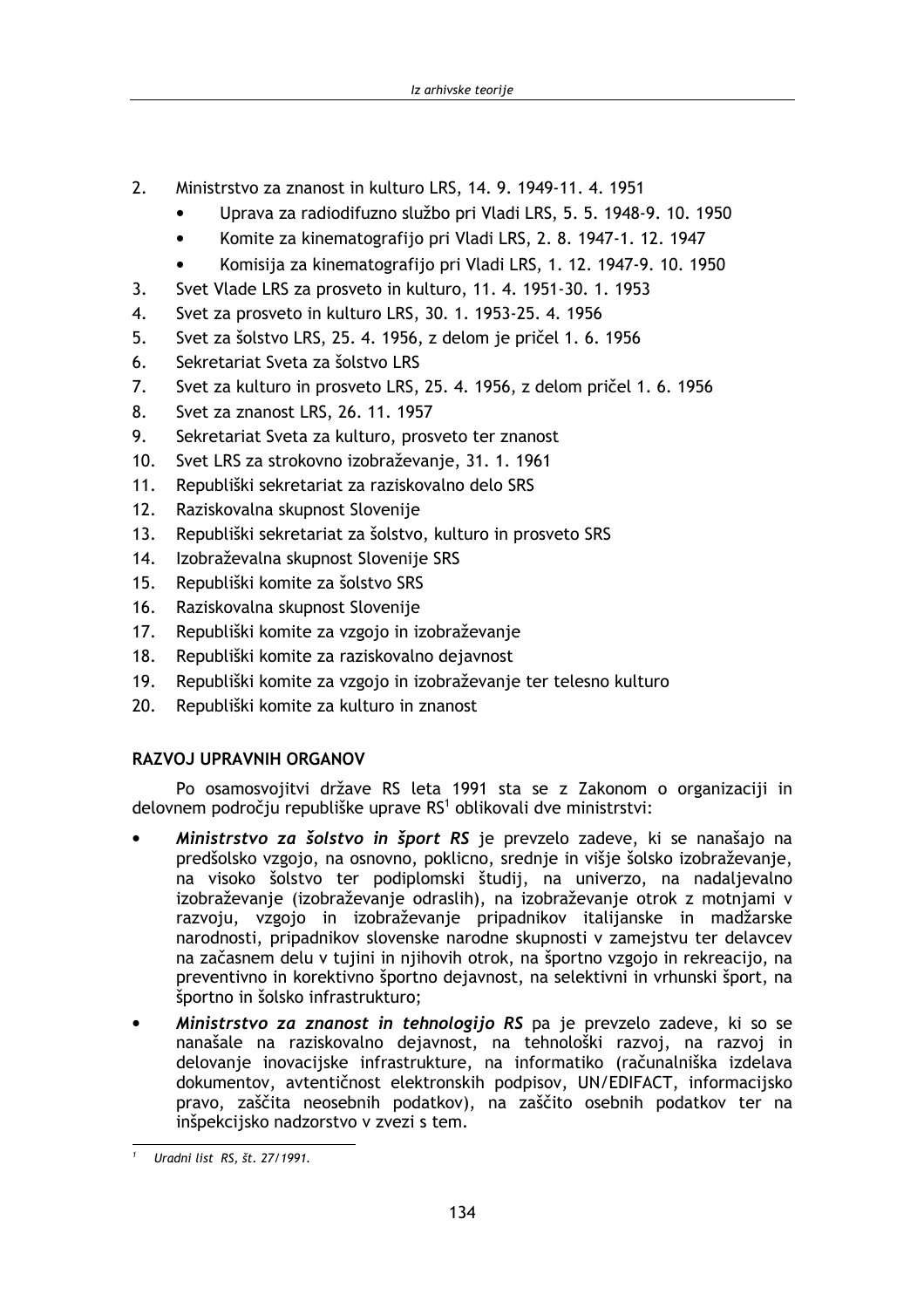Z osamosvojitvijo prenehata delovati Republiški sekretariat za vzgojo in izobraževanje ter telesno kulturo in Republiški sekretariat za raziskovalno dejavnost in tehnologijo. Prvi je nadaljeval delo kot Ministrstvo za šolstvo in šport, drugi pa kot Ministrstvo za znanost in tehnologijo. Kot organi v sestavi so bili oblikovani še:

- Zavod RS za šolstvo in šport je opravljal zadeve, ki so se nanašale na  $1<sub>1</sub>$ svetovalno in strokovno delo s področja vzgoje in izobraževanja ter športa, in na druge zadeve v zvezi z razvojem in pospeševanjem vzgojno-izobraževalne dejavnosti;
- $2.$ Urad RS za mladino je opravljal zadeve, ki so se nanašale na organizacijo mladinskih taborov in prostovoljnega dela, na stike z mladinskimi nestrankarskimi organizacijami doma in v svetu (mladinski sveti, zveze dijakov in študentov itd.), na regresiranje prevoza otrok in mladine ter druge naloge v zvezi z dejavnosti mladih;
- Republiški inšpektorat za šolstvo in šport nadzoruje izvrševanje zakonov 3. drugih predpisov in splošnih aktov, ki urejajo osnovno in srednje šolstvo ter športne dejavnosti;
- $\overline{4}$ Urad RS za standardizacijo in meroslovje opravlja zadeve, ki se nanašajo na standarde, tehnične predpise in norme kakovosti, na poenotenje in tipizacijo proizvodov, del in storitev ter na izvajanje sistema atestiranja, homologacije, certificiranja in znakov kakovosti, na sistem merskih enot ter na kontrolo meril in plemenitih kovin;
- $5<sub>1</sub>$ Urad RS za varstvo industrijske lastnine opravlja zadeve, ki se nanašajo na varstvo izumov, blagovnih in storitvenih znamk, označb geografskega porekla in izvora blaga, vzorcev in modelov.

Z Zakonom o spremembah in dopolnitvah zakona o Vladi RS (ZVRS-C)<sup>2</sup> pa je Ministrstvo za šolstvo in šport nadaljevalo z delom kot Ministrstvo za šolstvo, znanost in šport z delovnima področjema Ministrstva za šolstvo in šport in Ministrstva za znanost in tehnologijo, razen tistega dela delovnega področia, ki se je nanašalo na tehnologijo, kot sta jo določala 14. in 16. člen zakona o organizaciji in delovnem področju ministrstev. Ostale pristojnosti so ostale iste, vendar združene.

Do ukinitve Ministrstva za šolstvo, znanost in šport je prišlo z Zakonom o spremembah in dopolnitvah zakona o Vladi RS (ZVRS-D),<sup>3</sup> ko so organizacijo in delovno področie ministrstev in drugih upravnih organov prilagodili določbam omenjenega zakona. Delo sta nadaljevala samostojno kot Ministrstvo za šolstvo in šport in Ministrstvo za visoko šolstvo, znanost in tehnologijo z istimi pristojnostmi kot zgoraj omenjene. Samo višje šolstvo je ostalo na Ministrstvu za šolstvo in šport, visoko šolstvo pa je prešlo na Ministrstvo za visoko šolstvo, znanost in tehnologijo. V okviru Ministrstva za visoko šolstvo, znanost in tehnologijo je bil oblikovan Urad RS za visoko šolstvo in Urad za UNESCO. Urad RS ima z ministrstvom skupno glavno pisarno in skupno stalno zbirko. Delovno področje urada RS za visoko šolstvo so akreditacija študijskih programov, evalvacija visokega in višjega šolstva ter habilitacije visokošolskih učiteljev in znanstvenih delavcev. Urad RS za visoko šolstvo je bil nov organ v sestavi Ministrstva za visoko šolstvo, znanost in tehnologijo. Uredba o njegovi ustanovitvi je bila 15. decembra 2006 objavljena v Uradnem listu RS, št. 132. Podlaga za to je nastala z uveljavitvijo novele Zakona o

Uradni list RS, št. 119/2000 z dne 22, 12, 2000.

Uradni list RS, št. 123/2004 z dne 18. 11. 2004.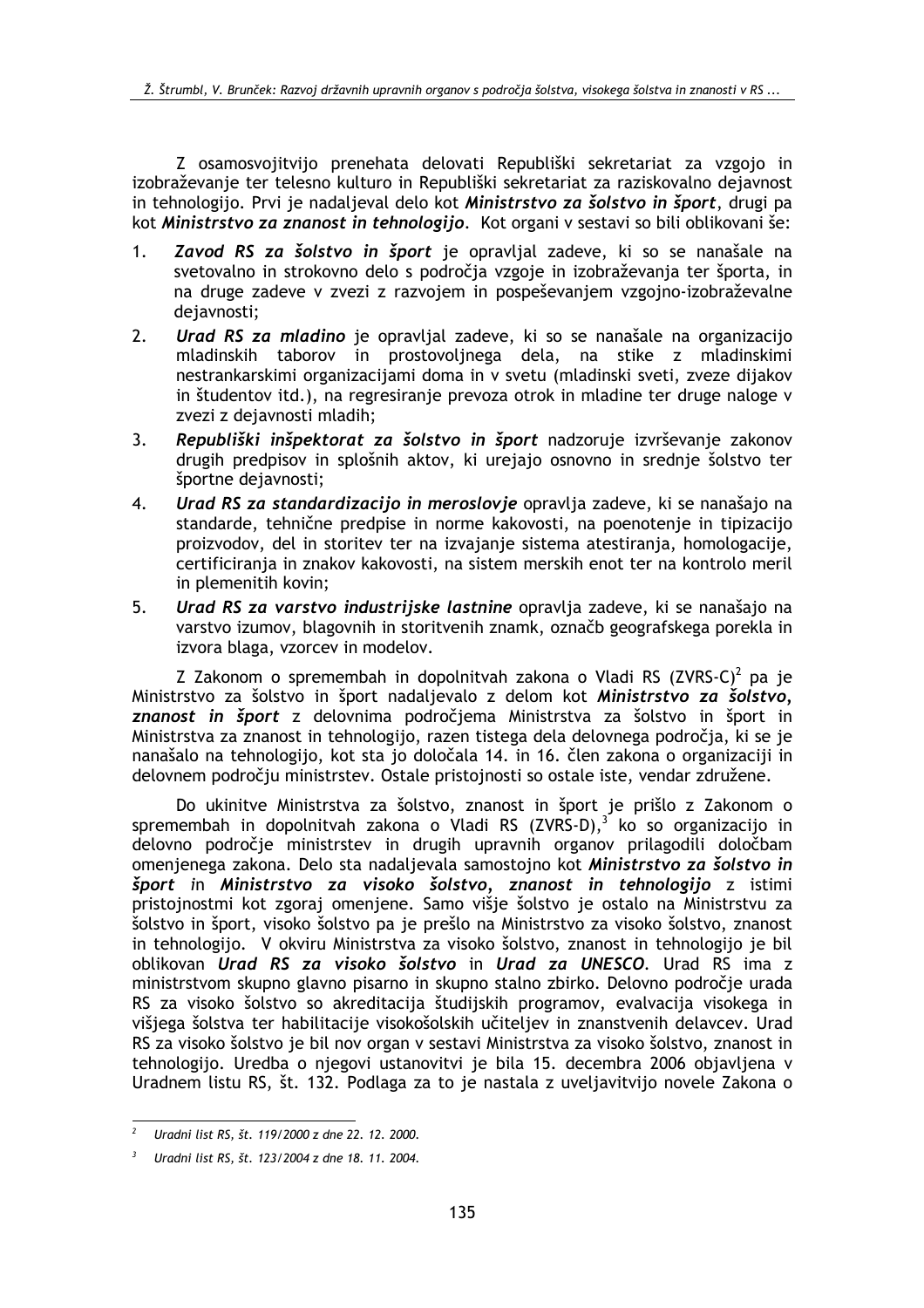visokem šolstvu jeseni 2006. objavljene v uradnem listu RS, št. 119/2006. Z novelo zakona je namreč Svet RS za visoko šolstvo poleg akreditacije visokošolskih zavodov in študijskih programov, ki jo je opravljal dotlej, prevzel še vlogo evalvacijskega in habilitacijskega organa. Svoje delo opravlja samostojno, neodvisno in nepristransko, zato je nastala potreba po ustanovitvi strokovno samostojnega Urada za visoko šolstvo, katerega najpomembnejša dejavnost je opravljanje strokovnih. administrativnih in tehničnih nalog za Svet RS za visoko šolstvo oziroma njegove tri senate: Senata za akreditacijo, Senata za evalvacijo in Senata za habilitacijo.

Urad za UNESCO je v sklopu Ministrstva za visoko šolstvo, znanost in tehnologijo RS kot organ v sestavi in ima z ministrstvom prav tako skupno glavno pisarno in skupno stalno in tekočo zbirko.

Urad RS za meroslovje (MIRS) opravlja kot organ v sestavi strokovne ter z njimi povezane upravne in organizacijske naloge, ki se nanašajo na urejanje nacionalnega meroslovnega sistema. Pri urejanju teh nalog sodeluje z drugimi ministrstvi, univerzama, z znanstveno-raziskovalnimi in drugimi institucijami v Sloveniji ter z mednarodnimi in drugimi organizacijami in institucijami s tega področja. Urad RS za meroslovje vzpostavlja in vzdržuje sistem priznanja RS za poslovno odličnost in za program izvaja potrebne strokovne in administrativne naloge.

Na podlagi 15. in drugega odstavka 47. člena zakona o raziskovalni dejavnosti<sup>4</sup> in v skladu s 6. členom zakona o javnih agencijah.<sup>5</sup> je Vlada sprejela sklep o ustanovitvi Javne agencije za raziskovalno dejavnost Republike Slovenije - ARRS. Namen agencije je, da opravlja strokovne, razvojne in izvršilne naloge v zvezi z izvajanjem sprejetega Nacionalnega raziskovalnega in razvojnega programa, odloča o izbiri raziskovalnih in infrastrukturnih programov, ki predstavliajo javno službo na področju raziskovalne dejavnosti in zagotavlja njihovo financiranje, skrbi za izvedbo programa mladih raziskovalcev in drugih programov ter projektov, ki jih agencija izvają v skladu z Nacionalnim raziskovalnim in razvojnim programom in letno politiko ministrstva, pristojnega za znanost.

#### PREVZEMANJE ARHIVSKEGA GRADIVA V ARHIV REPUBLIKE SLOVENIJE

Ob številnih reorganizacijah organov s področia šolstva in znanosti smo v Arhivu RS ugotovili potrebo, da zaradi lažie preglednosti in ohranitve arhivskega gradiva prevzamemo del gradiva, nastalega na ministrstvih, ki se bi lahko zaradi mnogih selitev in vsekakor tudi zaradi kadrovskih zamenjav lahko izgubil oz. založil. Zato smo začeli s prevzemom najbolj ogroženega gradiva, in sicer gradiva, ki ga je kot pravni naslednik bivšega skupnega organa prevzelo Ministrstvo za šolstvo, znanost in tehnologijo. Gre za raziskovalne projekte. Smiselno bi bilo, da bi omenjeno gradivo zaradi vsebine bilo last Agencije za raziskovalno dejavnost, ki je bila ustanovljena leta 2003. Omenjena agencija pripravlja tudi predajo starejšega gradiva, ki so ga prinesli s seboj z Ministrstva za šolstvo, znanost in šport in Ministrstva za visoko šolstvo, znanost in šport. Nekaj gradiva pa imajo še od bivše Raziskovalne skupnosti Slovenije, katere gradivo pa je Arhiv RS že prevzel.<sup>6</sup>

Uradni list RS, št. 123/2003 z dne 11. 12. 2003.

Uradni list RS, št. 52/2002.

AS 1428 - Raziskovalna skupnost Slovenije.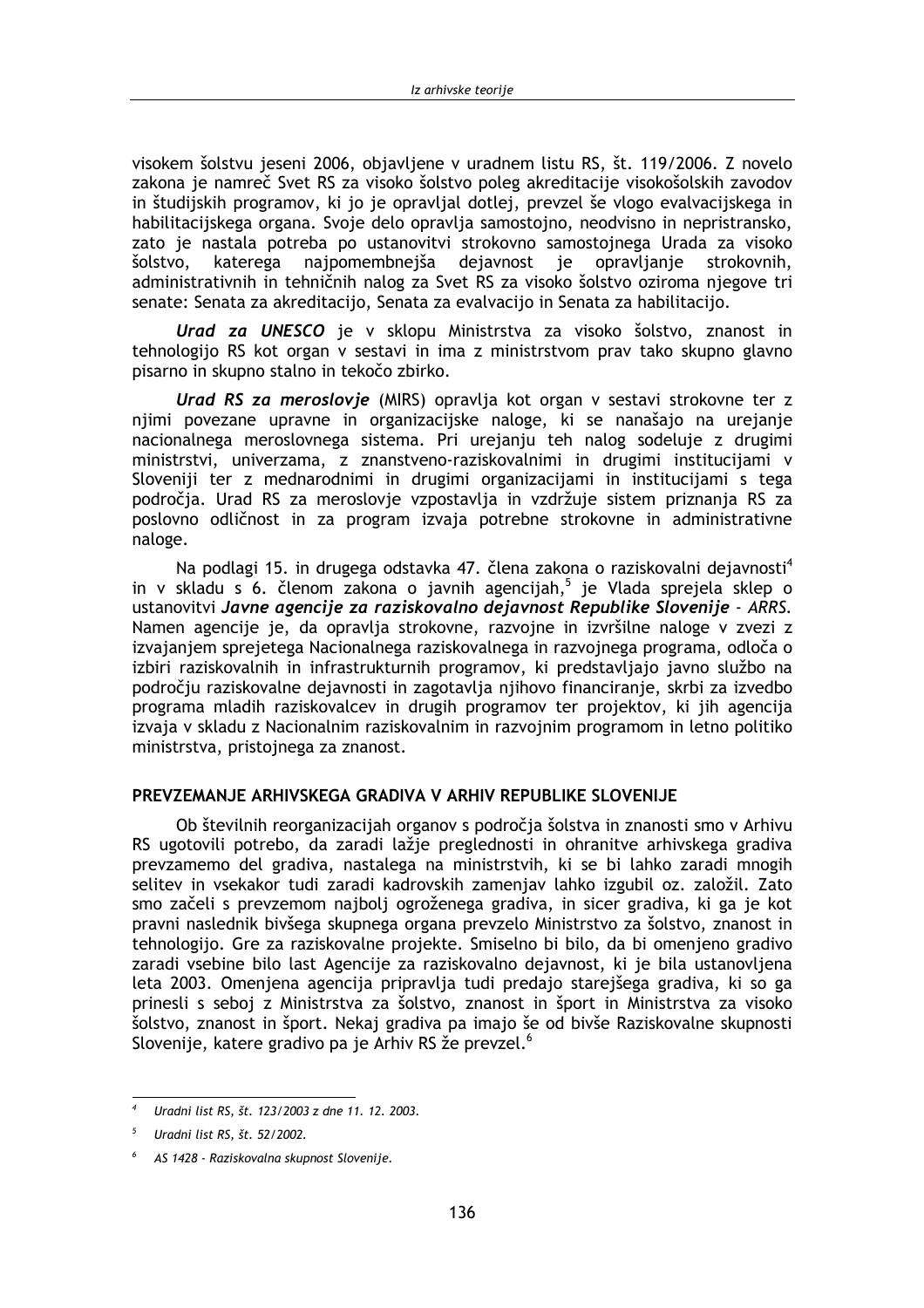S tem smo v Arhivu določili kriterije in obseg za ustanovitev posebnega fonda, saj gradivo ni bilo nikoli v celoti predano arhivu, ampak se je dogajalo, da so različni nasledniki prevzemali le posamezne enote in jih prenašali na svoje nove lokacije. V Arhivu RS imamo v zvezi s tem tudi več fondov: Raziskovalna skupnost Slovenije AS 1428, Ministrstvo za šolstvo, znanost in šport AS 2003 in fond Ministrstvo za visoko šolstvo, znanost in šport. V kratkem bomo prevzeli še gradivo Agencije za raziskovalno dejavnost. Poudariti je potrebno, da imamo pri vseh fondih tudi spise, ki bi jih bilo primerneje tvoriti v dosjeje. Zaradi tega je največkrat pri iskanju zadev potrebno pregledati celotno gradivo omenjenih fondov. Arhiv hrani tudi gradivo Slovenske nacionalne komisije za Unesco AS 1209 kot samostojen fond, pa čeprav je danes UNESCO priključen Ministrstvu za visoko šolstvo, znanost in tehnologijo, in gradivo nastaja v okviru omenjenega ministrstva ter tudi nima lastne pisarne ali lastnega arhiva.

#### KLASIFIKACIJSKI NAČRTI POSAMEZNIH ORGANOV

Arhiv RS je z vsakim organom posebej določil arhivsko gradivo na podlagi klasifikacijskega načrta. Ministrstvo za visoko šolstvo, znanost in tehnologijo ima skupni klasifikacijski načrt še z Uradom RS za standardizacijo in meroslovje, UNESCOom in Uradom RS za visoko šolstvo, tako da je arhivsko gradivo določeno enotno. Tudi klasifikacijska načrta Ministrstva za šolstvo in šport in Ministrstva za visoko šolstvo, znanost in tehnologijo sta si podobna, tako da bi lahko ob primeru ponovne združitve obeh ministrstev brez večjih težav uskladili tudi klasifikacijski načrt z roki hrambe dokumentarnega gradiva in določitvijo arhivskega gradiva. Arhiv RS je na podlagi 40. člena Zakona o varstvu dokumentarnega in arhivskega gradiva ter arhivih<sup>7</sup> v sestavi komisije iz notranjih in zunanjih članov napravil za omenjene organe »Pisno strokovno navodilo za odbiranje arhivskega gradiva iz dokumentarnega«. Samo strokovno navodilo nosi naslov »Načrt klasifikacijskih znakov in pisno strokovno navodilo za odbiranje arhivskega gradiva iz dokumentarnega«.

### ARHIVSKO GRADIVO V DIGITALNI OBLIKI MŠŠ IN MVTZ

Arhiv Republike Slovenije je v zvezi s klasifikacijskimi načrti opredelil tudi hrambo arhivskega gradiva v digitalni obliki.<sup>8</sup> Hramba arhivskega gradiva v digitalni obliki je dovoljena samo kot dolgoročna hramba zajetega gradiva v skladu s strokovnimi navodili Arhiva Republike Slovenije. Vse osebe, ki na omenjenih organih (ministrstvih in organih v sestavi) hranijo dokumentarno ali arhivsko gradivo v digitalni obliki, morajo vse dejavnosti zajema hrambe in druge dejavnosti v zvezi s tem gradivom ves čas izvajati v skladu z Zakonom o varstvu dokumentarnega in arhivskega gradiva in arhivih ter v skladu z Uredbo o varstvu dokumentarnega in arhivskega gradiva, enotnimi tehnološkimi zahtevami in svojimi notranjimi pravili ter pravili stroke. Enotne tehnološke zahteve, ki so namenjene splošni uporabi pri zagotavljanju opreme in storitev, povezanih s hrambo dokumentarnega gradiva, pa so v fazi obravnave. Zato bodo vsa navodila v zvezi s hrambo arhivskega gradiva v elektronski obliki podana organom tisti trenutek, ko bodo na ustreznem nivoju sprejeta.

Uradni list RS, št. 30/2006.

Zakon o varstvu dokumentarnega in arhivskega gradiva ter arhivih (ZVDAGA, Uradni list RS, št. 30/2006), Uredba o varstvu dokumentarnega in arhivskega gradiva, (Uradni list RS, št. 86/2006).